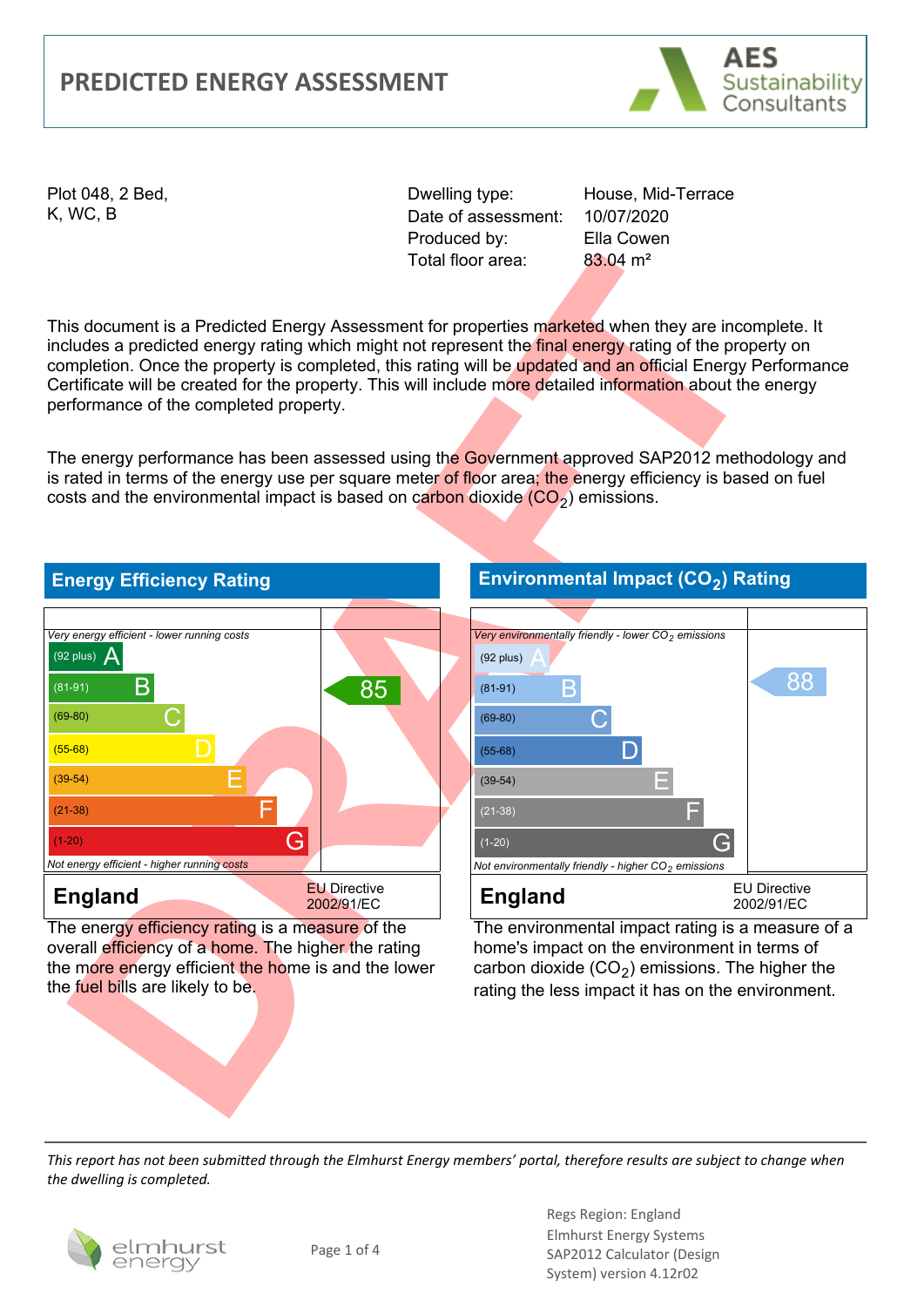## **BUILDING REGULATION COMPLIANCE Calculation Type: New Build (As Designed)**



| <b>Property Reference</b>                                |       | 4907-0012-4375-048                                                                                       |                | <b>Issued on Date</b><br>10/07/2020               |                                                              |                                   |                                           |              |  |  |  |
|----------------------------------------------------------|-------|----------------------------------------------------------------------------------------------------------|----------------|---------------------------------------------------|--------------------------------------------------------------|-----------------------------------|-------------------------------------------|--------------|--|--|--|
| <b>Assessment</b>                                        |       | <b>Plot 048</b><br><b>Prop Type Ref</b> A2 - Mid (As)                                                    |                |                                                   |                                                              |                                   |                                           |              |  |  |  |
| <b>Reference</b>                                         |       |                                                                                                          |                |                                                   |                                                              |                                   |                                           |              |  |  |  |
| <b>Property</b>                                          |       | Plot 048, 2 Bed, K, WC, B                                                                                |                |                                                   |                                                              |                                   |                                           |              |  |  |  |
| <b>SAP Rating</b>                                        |       |                                                                                                          |                | 85 B                                              | <b>DER</b>                                                   | 15.10                             | <b>TER</b>                                | 16.91        |  |  |  |
| <b>Environmental</b>                                     |       |                                                                                                          |                | 88 B                                              | <b>% DER<ter< b=""><br/>10.70</ter<></b>                     |                                   |                                           |              |  |  |  |
| CO <sub>2</sub> Emissions (t/year)                       |       |                                                                                                          |                | 1.01                                              | <b>DFEE</b>                                                  | 38.48                             | <b>TFEE</b>                               | 45.06        |  |  |  |
| <b>General Requirements Compliance</b>                   |       |                                                                                                          |                | Pass                                              | % DFEE <tfee< th=""><th></th><th>14.61</th><th></th></tfee<> |                                   | 14.61                                     |              |  |  |  |
| <b>Assessor Details</b>                                  |       | Ms. Ella Cowen, Ella Cowen, Tel: 01884 242050, ella.cowen@aessc.co.uk<br><b>Assessor ID</b><br>T715-0001 |                |                                                   |                                                              |                                   |                                           |              |  |  |  |
| <b>Client</b>                                            |       | Drew Smith                                                                                               |                |                                                   |                                                              |                                   |                                           |              |  |  |  |
| <b>SUMARY FOR INPUT DATA FOR New Build (As Designed)</b> |       |                                                                                                          |                |                                                   |                                                              |                                   |                                           |              |  |  |  |
| Criterion 1 - Achieving the TER and TFEE rate            |       |                                                                                                          |                |                                                   |                                                              |                                   |                                           |              |  |  |  |
| 1a TER and DER                                           |       |                                                                                                          |                |                                                   |                                                              |                                   |                                           |              |  |  |  |
| Fuel for main heating                                    |       |                                                                                                          |                | Mains gas                                         |                                                              |                                   |                                           |              |  |  |  |
| Fuel factor                                              |       |                                                                                                          |                | 1.00 (mains gas)                                  |                                                              |                                   |                                           |              |  |  |  |
| Target Carbon Dioxide Emission Rate (TER)                |       |                                                                                                          |                | 16.91                                             |                                                              |                                   | kgCO <sub>2</sub> /m <sup>2</sup>         |              |  |  |  |
| Dwelling Carbon Dioxide Emission Rate (DER)              |       |                                                                                                          |                | 15.10                                             |                                                              |                                   | kgCO <sub>2</sub> /m <sup>2</sup><br>Pass |              |  |  |  |
|                                                          |       |                                                                                                          |                | $-1.81(-10.7%)$                                   |                                                              | kgCO <sub>2</sub> /m <sup>2</sup> |                                           |              |  |  |  |
| <b>1b TFEE and DFEE</b>                                  |       |                                                                                                          |                |                                                   |                                                              |                                   |                                           |              |  |  |  |
| <b>Target Fabric Energy Efficiency (TFEE)</b>            |       |                                                                                                          |                | 45.06<br>kWh/m <sup>2</sup> /yr                   |                                                              |                                   |                                           |              |  |  |  |
| Dwelling Fabric Energy Efficiency (DFEE)                 |       |                                                                                                          |                | 38.48                                             |                                                              |                                   | $kWh/m^2/yr$                              |              |  |  |  |
|                                                          |       |                                                                                                          |                | $-6.6$ $(-14.6%)$                                 |                                                              |                                   | $kWh/m^2/yr$                              | Pass         |  |  |  |
| Criterion 2 - Limits on design flexibility               |       |                                                                                                          |                |                                                   |                                                              |                                   |                                           |              |  |  |  |
| <b>Limiting Fabric Standards</b>                         |       |                                                                                                          |                |                                                   |                                                              |                                   |                                           |              |  |  |  |
| 2 Fabric U-values                                        |       |                                                                                                          |                |                                                   |                                                              |                                   |                                           |              |  |  |  |
| <b>Element</b>                                           |       |                                                                                                          | <b>Average</b> | <b>Highest</b>                                    |                                                              |                                   |                                           |              |  |  |  |
| <b>External wall</b>                                     |       |                                                                                                          |                | $0.20$ (max. $0.30$ )<br>$0.20$ (max. $0.70$ )    |                                                              |                                   |                                           | Pass         |  |  |  |
| Party wall                                               |       |                                                                                                          |                | $0.00$ (max. $0.20$ )<br>$\overline{\phantom{a}}$ |                                                              |                                   |                                           | Pass<br>Pass |  |  |  |
|                                                          | Floor |                                                                                                          |                | $0.10$ (max. $0.25$ )                             |                                                              | $0.10$ (max. $0.70$ )             |                                           |              |  |  |  |
|                                                          | Roof  |                                                                                                          |                | $0.09$ (max. $0.20$ )<br>$0.09$ (max. $0.35$ )    |                                                              |                                   | Pass                                      |              |  |  |  |
| Openings                                                 |       |                                                                                                          |                | $1.35$ (max. $2.00$ )<br>1.40 (max. 3.30)         |                                                              |                                   |                                           | Pass         |  |  |  |
| <b>2a Thermal bridging</b>                               |       |                                                                                                          |                |                                                   |                                                              |                                   |                                           |              |  |  |  |
|                                                          |       | Thermal bridging calculated from linear thermal transmittances for each junction                         |                |                                                   |                                                              |                                   |                                           |              |  |  |  |
| 3 Air permeability                                       |       |                                                                                                          |                |                                                   |                                                              |                                   |                                           |              |  |  |  |
| Air permeability at 50 pascals                           |       |                                                                                                          |                | 5.01 (design value)                               |                                                              |                                   | $m^3/(h.m^2)$ @ 50 Pa                     |              |  |  |  |
| Maximum<br><b>Limiting System Efficiencies</b>           |       |                                                                                                          |                | 10.0                                              |                                                              |                                   | $m^3/(h.m^2)$ @ 50 Pa                     | Pass         |  |  |  |
|                                                          |       |                                                                                                          |                |                                                   |                                                              |                                   |                                           |              |  |  |  |
| 4 Heating efficiency                                     |       |                                                                                                          |                |                                                   |                                                              |                                   |                                           |              |  |  |  |
|                                                          |       |                                                                                                          |                |                                                   |                                                              |                                   |                                           |              |  |  |  |
|                                                          |       |                                                                                                          |                |                                                   |                                                              |                                   |                                           |              |  |  |  |

*This report has not been submiƩed through the Elmhurst Energy members' portal, therefore results are subject to change when the dwelling is completed.*

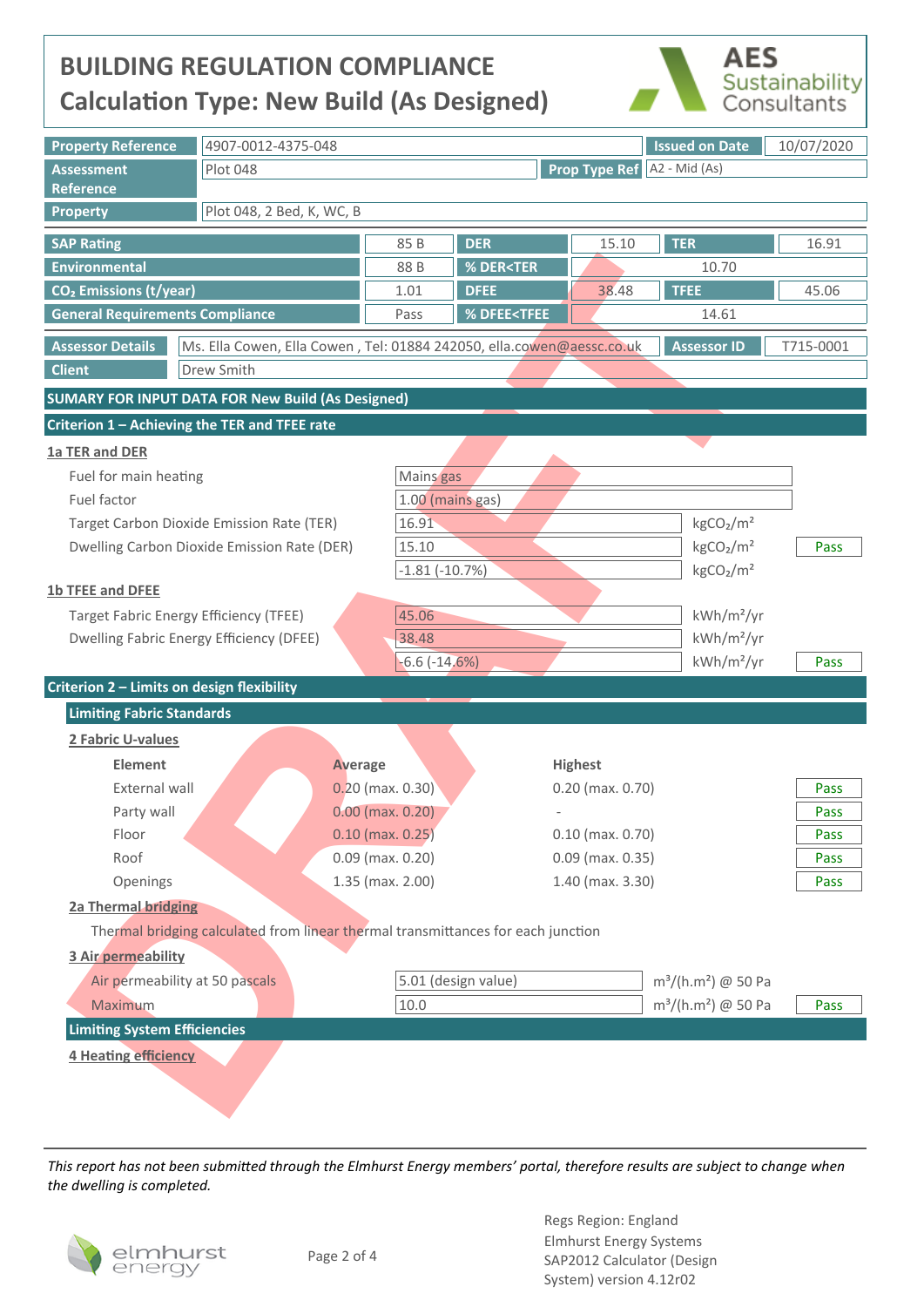# **BUILDING REGULATION COMPLIANCE Calculation Type: New Build (As Designed)**



| Main heating system                                                                                      | Boiler system with radiators or underfloor - Mains gas | Pass |
|----------------------------------------------------------------------------------------------------------|--------------------------------------------------------|------|
|                                                                                                          | Data from database                                     |      |
|                                                                                                          | Ideal LOGIC COMBI ESP1 35<br>Combi boiler              |      |
|                                                                                                          | Efficiency: 89.6% SEDBUK2009                           |      |
|                                                                                                          | Minimum: 88.0%                                         |      |
| Secondary heating system                                                                                 | None                                                   |      |
| <b>5 Cylinder insulation</b>                                                                             |                                                        |      |
| Hot water storage                                                                                        | No cylinder                                            |      |
| 6 Controls                                                                                               |                                                        |      |
| Space heating controls                                                                                   | Time and temperature zone control                      | Pass |
| Hot water controls                                                                                       | No cylinder                                            |      |
| Boiler interlock                                                                                         | Yes                                                    | Pass |
| 7 Low energy lights                                                                                      |                                                        |      |
| Percentage of fixed lights with low-energy                                                               | 100<br>%                                               |      |
| fittings                                                                                                 |                                                        |      |
| Minimum                                                                                                  | 75<br>$\frac{0}{0}$                                    | Pass |
| <b>8 Mechanical ventilation</b>                                                                          |                                                        |      |
| Continuous extract system (decentralised)                                                                |                                                        |      |
| Specific fan power                                                                                       | 0.1900 0.1800                                          |      |
| Maximum                                                                                                  | 0.7                                                    | Pass |
| Criterion 3 - Limiting the effects of heat gains in summer                                               |                                                        |      |
|                                                                                                          |                                                        |      |
|                                                                                                          |                                                        |      |
| Overheating risk (Southern England)                                                                      | Slight                                                 | Pass |
|                                                                                                          |                                                        |      |
| Overshading                                                                                              | Average                                                |      |
| Windows facing South East                                                                                | 8.29 m <sup>2</sup> , No overhang                      |      |
| 9 Summertime temperature<br>Based on:<br>Windows facing North West                                       | 5.24 m <sup>2</sup> , No overhang                      |      |
| Air change rate                                                                                          | 4.00 ach                                               |      |
| Blinds/curtains                                                                                          | None                                                   |      |
|                                                                                                          |                                                        |      |
| <b>Party Walls</b>                                                                                       |                                                        |      |
| <b>Type</b>                                                                                              | U-value                                                |      |
| <b>Filled Cavity with Edge Sealing</b>                                                                   | 0.00<br>$W/m^2K$                                       | Pass |
| Air permeability and pressure testing                                                                    |                                                        |      |
| 3 Air permeability                                                                                       |                                                        |      |
| Air permeability at 50 pascals                                                                           | 5.01 (design value)<br>$m^3/(h.m^2)$ @ 50 Pa           |      |
| <b>Maximum</b>                                                                                           | 10.0<br>$m^3/(h.m^2)$ @ 50 Pa                          | Pass |
|                                                                                                          |                                                        |      |
| Party wall U-value                                                                                       | 0.00<br>$W/m^2K$                                       |      |
| Roof U-value                                                                                             | 0.09<br>$W/m^2K$                                       |      |
| Criterion 4 - Building performance consistent with DER and DFEE rate<br>10 Key features<br>Floor U-value | $W/m^2K$<br>0.10<br>$W/m^2K$                           |      |

*This report has not been submiƩed through the Elmhurst Energy members' portal, therefore results are subject to change when the dwelling is completed.*